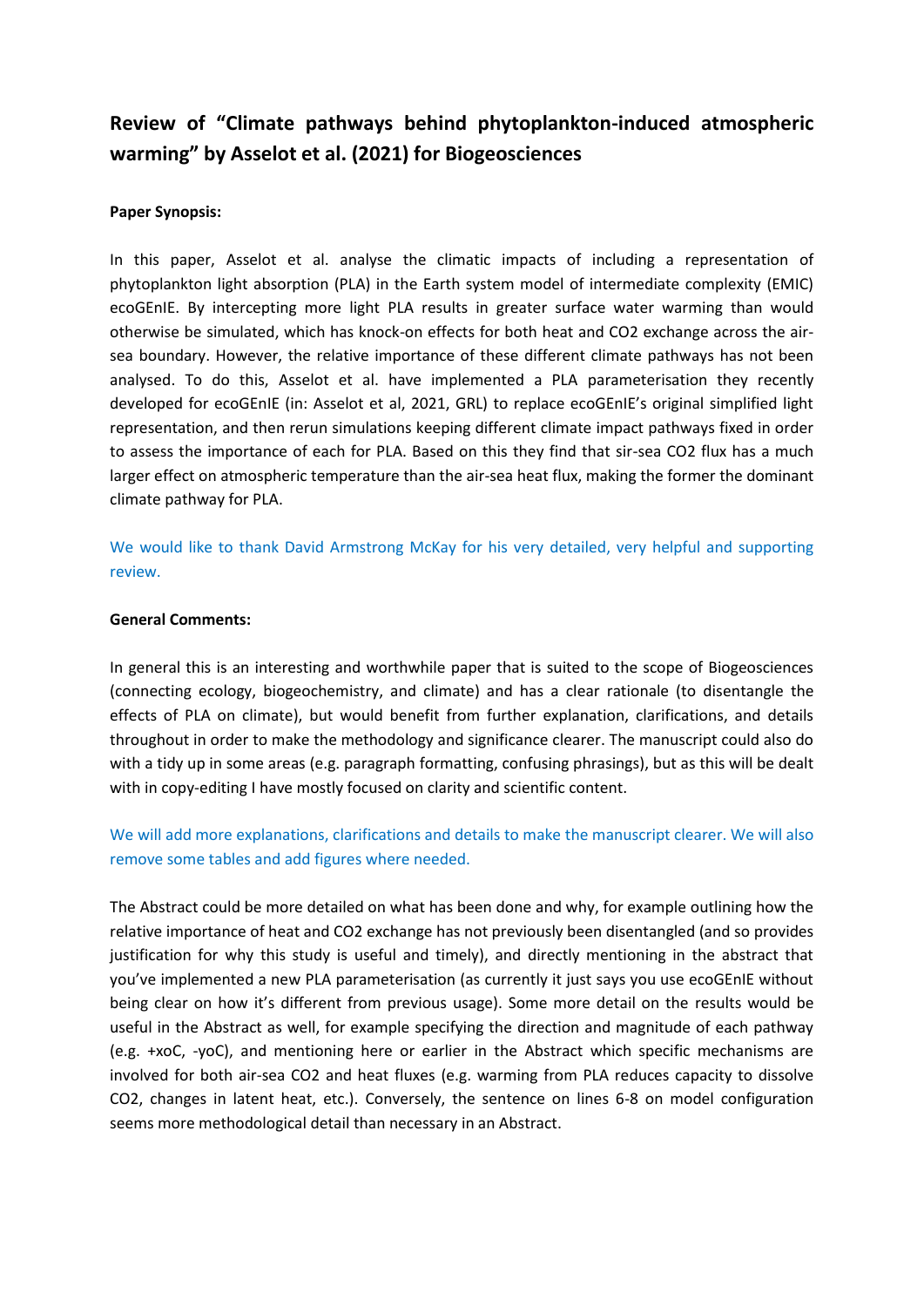We will seize the suggestion and will revise the abstract including more specific details on the motivation, model design and results.

The Introduction could so with more detail on exactly how PLA affects each pathway – for example, how PLA impacts the biological pump and the carbon cycle, or the relation of sea ice with gas exchange. At the moment several mechanisms are not really explained until they come up in the Results, when ideally they'd be flagged and explained first in the Introduction for the benefit of readers less familiar with PLA or the mechanisms. I'd also like to see some more detail on how the PLA scheme differs from the original ECOGEM setup for those not familiar with how light is treated in these models. The experimental set-up is clear though and capable of disentangling the potential climate impact pathways.

# We now admit that it is more comprehensible to introduce the pathways already in the introduction section and will do that in the revised version.

In several places numbers from this study are qualitatively compared with previous studies, when a quantitative comparison would be more informative for the reader. Similarly, the reader is referred to Asselot et al. (2021) several times for explanations of particular mechanisms or methodological choices when it'd be better to briefly summarise those explanations in this paper as a recap for readers who may not have read the former paper or recall all the details.

# We agree and will add these estimates and briefly summarize the particular mechanisms and methodological choices in the revised manuscript.

The authors make a reasonable case for why this study is still useful despite the lack of model seasonality (in contrast to their recent study Asselot et al. (2021)), but I feel that the statements that it has no effect on the results to be overstated given that it is clear that there are indeed some effects (reducing the net impact of including PLA from 0.45oC in Asselot et al. (2021) to 0.14oC here). A number of other methodological choices and discussion points, for example the surprisingly low atmospheric CO2 model baseline of ~170ppm, AMOC strength in HEAT, drivers of HCorg vs. Bio biomass differences, whether temperature-dependent remineralisation is enabled, and not using ECOGEM's size class functionality, could also do with more explanation or clarification. I'm also not convinced of the utility of the current sensitivity analyses – see my specific comments for details. Lastly, some wider implications or significance should be signalled in the Conclusions, for example how these results might relate to current Earth system models' projections for climate change and if they might differ if they included PLA.

We would like to refer to the "specific comments" section. Furthermore, we already conducted additional sensitivity analyses to illustrate the effects of a more complex model with additional size classes.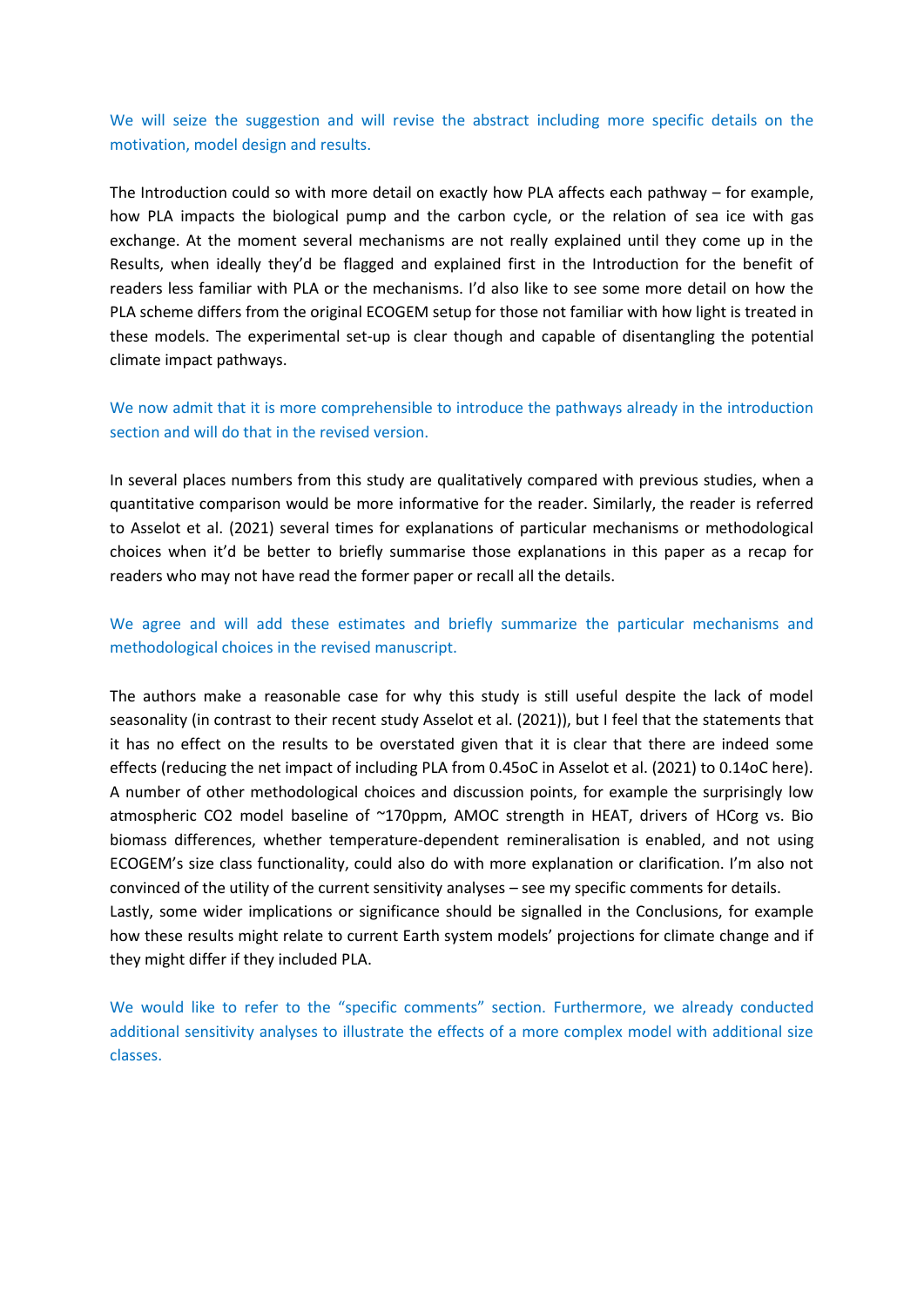### **Specific Comments:**

Line 6-8: This sentence on model configuration seems more methodological detail than necessary in an abstract – the extra space can be used to give a little more rationale and results details.

### Done

Line 27: Given that this model setup has no seasonality it's arguable whether you're able to analyse "varying magnitude" in this study – unless you mean ESMs more broadly than this study, or you mean the relative magnitudes between the different climate impact pathways? If the latter better to say relative rather than varying, as varying implies some analysis of model variability.

# Indeed we referred to the pathways and thus replaced "varying magnitude" by "relative magnitude"

Line 31: "an increase of SST between 0.5-2C" relative to what – presumably no PLA? Need to clarify what exactly these past results are showing.

# Yes, we refer to "no PLA"; we changed the sentence accordingly.

Line 37: Is the 0.5C increase global? Also, better to say 1C at end of line to keep consistent units.

The increase in atmospheric temperature is local. The units are changed.

Line 50: Add "both" before "air-sea heat and CO2 exchange" for sentence clarity.

### Changed.

Line 57-58: More detail on the effects of PLA on the biological pump in Section 1 would be useful, as at the moment it is not explained until the results. Similarly with sea ice – a brief explanation stating that sea ice acts as an ocean cap that blocks gas exchange (and so lower extent means more gas exchange can occur) would be useful in Section 1.

In the introduction, more details will be provided on the different pathways, including the effects of PLA on the biological pump and consequences of sea ice on gas exchange.

Line 75: "the sensitivity of atmospheric CO2" to what (or do you mean long-term variability?), and how does the organic carbon pump explain it? Need a little more explanation if bringing up a past model usage.

### We will revise this part.

Line 76-77: A minor point, but the current norm with the model developers is to spell cGENIE/EcoGENIE as cGEnIE/ecoGEnIE with a small n (as it's Grid Enabled...), so you may want to match that for literature consistency (although not super important). More importantly, in the next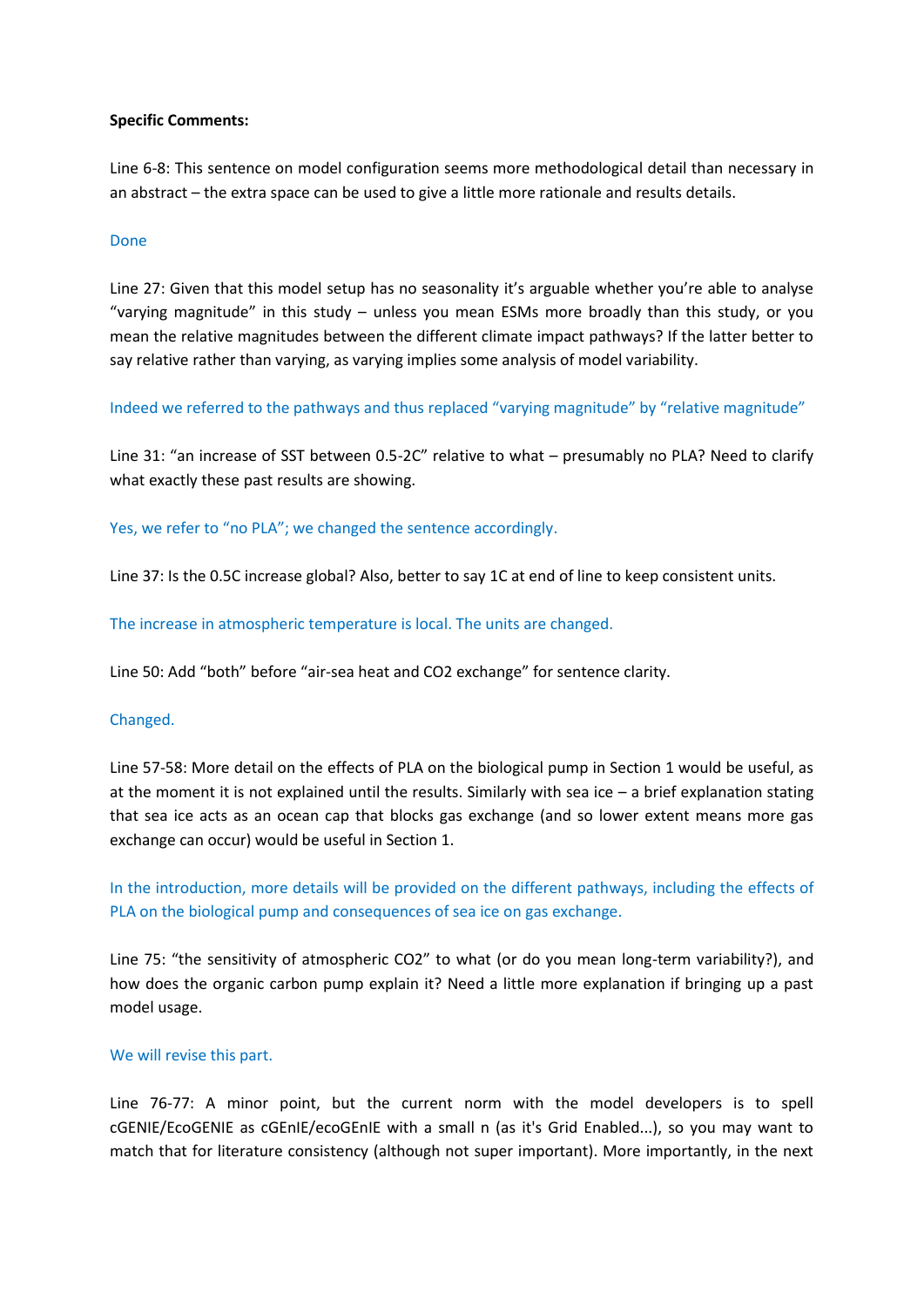line GENIE should be specifically cGEnIE, as the two models have diverged and ECOGEM has been specifically developed for cGEnIE rather than GENIE.

#### We agree and adopt the spelling cGEnIE/EcoGEnIE.

Line 102-122: A bit more detail for readers not familiar with cGEnIE/ecoGEnIE might be valuable here. For example, on how remineralisation is dealt with (important for biological pump impacts), what ecological processes are temperature or size dependent (e.g. predation, nutrient uptake, photosynthetic rates), how CaCO3 is dealt with (alluded to in Figure 1 but not elsewhere – not so critical with no calcifier PFT available though). These may not be so relevant for this particular study, but unfamiliar readers might want extra context on how this particular model represents biogeochemistry.

We will add more explanation: The surface export is divided between refractory organic matter remineralised close to the seafloor and labile organic matter remineralised in the upper water column. The remineralisation is not temperature-dependent in our model setup. Furthermore, because we do not consider a sediment component, all organic matter reaching the sea-floor is instantaneously remineralised.

The size-dependent ecophysiological parameters are: the maximum nutrient uptake rate, the cell carbon quotas, the grazing and the partitioning of dissolved and particulate organic matter.

The temperature-dependent parameters are: nutrient uptake, photosynthesis and predation.

Calcium carbonate  $(CaCO<sub>3</sub>)$  is represented in the model and its dissolution below the surface is treated as the remineralization of particulate organic matter.

Line 114: Presumably you do not activate temperature-dependent remineralisation as well (as it is not mentioned)? It is not a standard option in ecoGEnIE but is available, and some recent papers (Crichton et al, 2021, GMD; Armstrong McKay et al., 2021, ESD) showed how turning on TDR (as well as ECOGEM) in cGEnIE can significantly alter global export magnitude and patterns. Would therefore be useful to specify which version is being used, as PLA-induced warming would have different impacts on remineralisation depending on it.

# We thank the reviewer for pointing out these recent papers. In our model setup, we do not active the temperature-dependent remineralisation. A sentence is added in the manuscript.

Line 116: Based on Table A1 though you only use one size class per PFT in this study despite more being possible, justified in Appendix A by more size classes having less of an effect than PLA in Asselot et al. (2021) and for saving computational time. One size ECOGEM is better than BIOGEM even with only one size class for each (as you still get explicit OM, flexible stoichiometry, more temperature sensitivities, etc.), but you'd still miss out on some extra ecological dynamics in response to warmer surface water (i.e. the combined effect of PLA and ecological complexity). You found a relatively smaller impact of increased ecosystem complexity in Asselot et al. (2021) on atm. CO2 relative to PLA, but given the smaller magnitude changes in this study it might play a non-trivial role, with for example your '6P6ZLA' simulations in Asselot et al. (2021) showing a ~10ppm difference in atm. CO2 to '1P1ZLA' versus a max. ~9ppm difference from your reference simulation here. Of course your focus here is on disentangling the effects of PLA so it does make some sense to simplify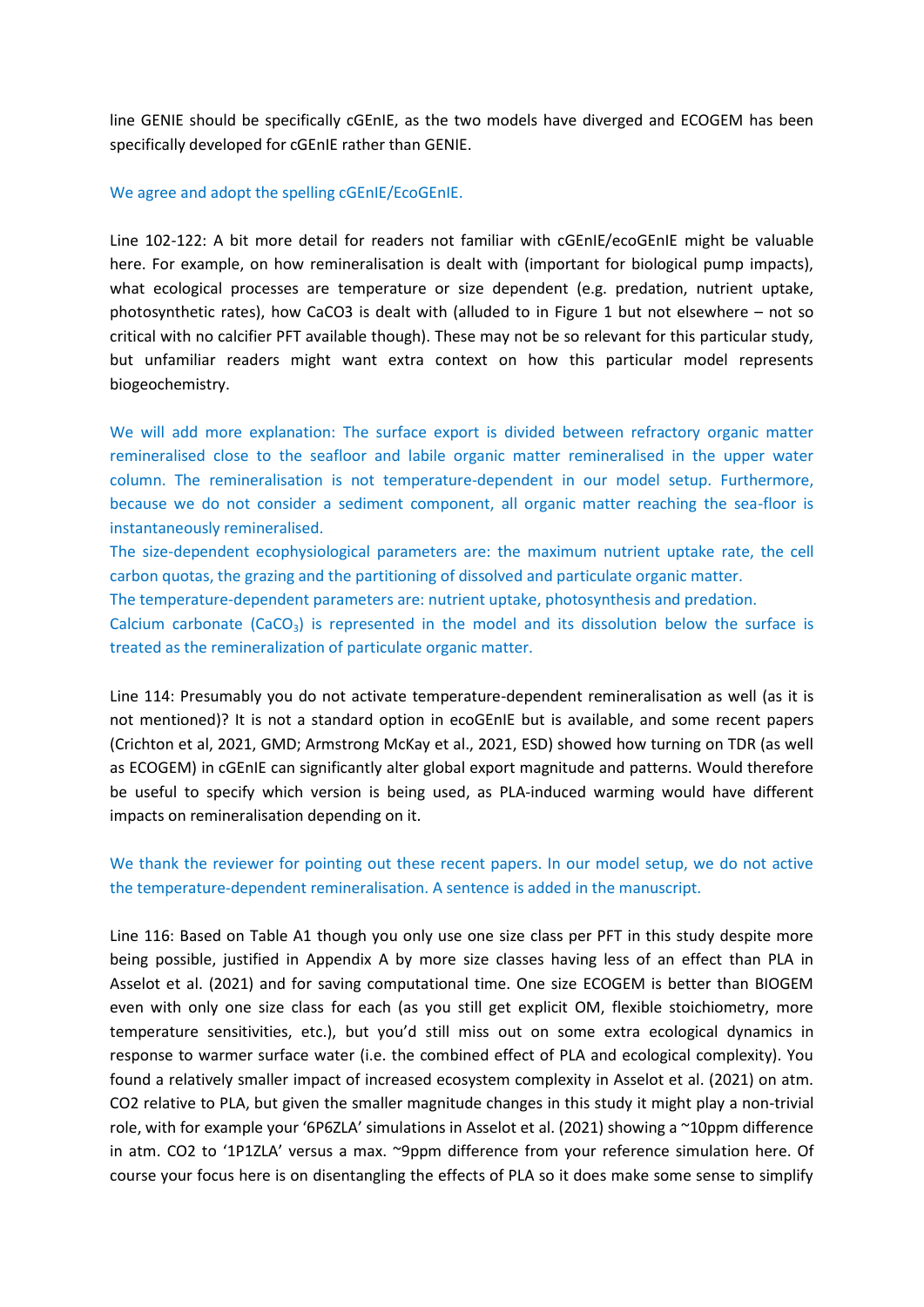other aspects to make those effects clearer (though it'd be good to more clearly state as such in the main text rather than in the Appendix), but if possible it'd make an interesting sensitivity analysis to repeat Bio & BioLA with multiple size classes and see how that affects the net PLA impact. Also, while reducing size classes does save some computational time, from my own experience it'd likely be on the order of hours per run on a standard core, so not entirely prohibitive.

Though this is a bit out of scope of our study, where complexity is not the main issue, we repeated the simulations Bio and BioLA with 6 phytoplankton and 6 zooplankton species. The simulation without PLA is named Bio6 while the simulation with PLA is called BioLA6. The table below shows the quantities of the most important climate variables. The third row represents the differences between the simulations BioLA6 minus Bio6.

|                   | Atm. CO2 conc. (ppm) | Chl. (mgChl/m3) | SST (°C) | SAT (°C) |
|-------------------|----------------------|-----------------|----------|----------|
| <b>Bio6</b>       | 154                  | 0.133           | 14.99    | 8.93     |
| <b>BioLA6</b>     | 159                  | 0.140           | 15.04    | 8.97     |
| <b>Difference</b> | +5                   | $+0.007$        | $+0.05$  | $+0.04$  |

Even with an increased ecosystem complexity, PLA increases the atmospheric temperature. However, the effect of PLA is reduced with a higher ecosystem complexity compared to the effect of PLA with a simple ecosystem community. This is due to the higher amount of carbon stored in the living biomass with increasing number of species, thus reducing the effect of PLA on the atmospheric CO2 concentration and on the climate system. We will add this information in the appendix.

Line 124: It would be useful in this subsection to briefly mention how your new light parametrisation differs from ecoGEnIE's original Ward et al. (2018) light scheme (or cGEnIE's) for readers who may be familiar with cGEnIE or ecoGEnIE but not Asselot et al. (2021), as currently only the new scheme is described. Of course one can go to your recent paper for the full details, but a quick recap would be helpful!

We added the sentence: "In the previous model version of Ward et al. (2018), light was only absorbed by phytoplankton. In our model version of Asselot et al. 2021, a new light scheme is implemented where the absorbed light by phytoplankton is converted into heat and affects the oceanic temperature. Furthermore light absorption takes place throughout the water column and is not restricted to the first oceanic layer."

Line 125-127: This is a reasonable simplification and likely won't alter your overall qualitative findings as you state, but I'm not sure it can be said to not affect your results. Given you describe the significant impacts of short-lived seasonal algal blooms in the Introduction, it stands to reason that an annual mean approach will probably underestimate PLA's impact on production and surface water warming. Given technical limitations it's probably fair not to include this in this paper (though I am intrigued as to why – see next-but-one comment), but it's no doubt a limitation to this study and should be stated as such.

We agree and will add this limitation in the discussion/conclusion section.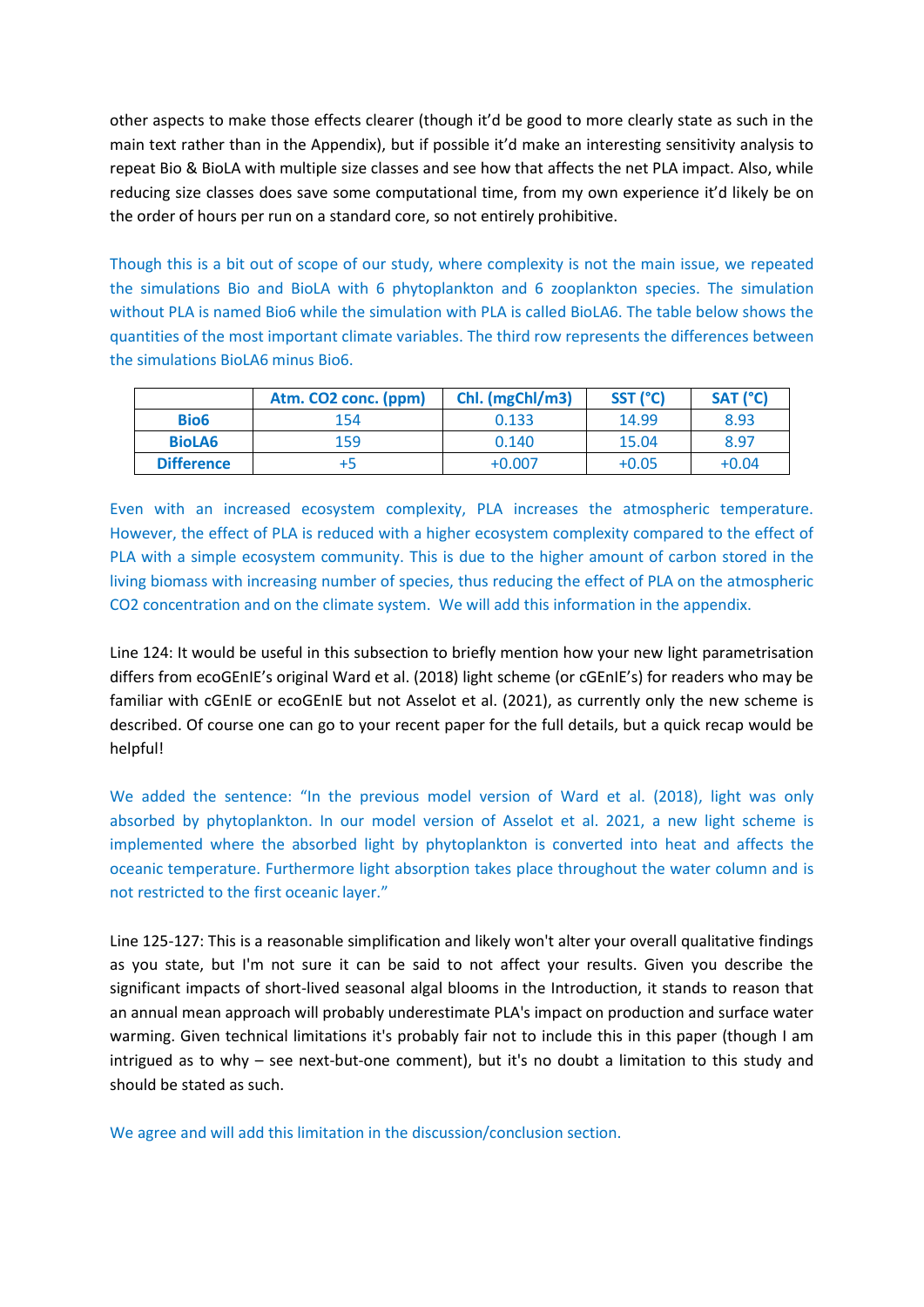Line 168: It would be useful to briefly describe how PLA affects CO2 via these parameters here – presumably warmer surface water from activating PLA reduces solubility and sea ice fraction, but it's worth stating so explicitly for clarity.

#### We agree and will add a sentence accordingly.

Line 178: How come a seasonal SST cycle was possible in Asselot et al. (2021) but not in this paper (except Appendix B?) if it's effectively the same model code otherwise? Judging by the PLA impact in Asselot et al. (2021) versus the BioLA vs. Bio numbers in this study it seems to have quite large impact on the total warming magnitude. While unlikely to change the qualitative importance of each climate pathway in this study, it can't entirely be ruled out that larger peak warming with seasonality-enabled could make non-CO2 pathways relatively more impactful.

The seasonal cycle is removed for technical issues. In Asselot et al. (2021), we did not have to prescribe the SST in contrast to this study, at least for some simulations to look at specific pathways. The outputs of the SST field are annual means. Thus, it does not make sense to prescribe a yearlyaveraged SST field while turning on the seasonal cycle. We decided to remove the seasonal cycle to be consistent with our prescribed non-seasonal SST field.

Enabling seasonality would lead to larger seasonal increase of temperature but it would also lead to larger seasonal decrease in CO2 solubility. Therefore, we don't think that the heat-pathway would overrule the CO2-pathway. We think that enabling seasonality would not change the qualitative importance of each climate pathway but we will add this point in the discussion section.

Line 190: So it is exactly the same scheme (including ECOGEM plus your new PLA scheme), just with this parameter set to 0? Important to be clear on as would affect baseline inter-comparability if they were using different modules. If it is just that parameter then it should be fine.

Yes, all the simulations include ECOGEM plus the new PLA scheme. And yes, only for our reference simulation Bio, the chlorophyll absorption coefficient is set to 0, thus chlorophyll does not absorb light at all.

Line 196: 169 ppm for default scenario atmospheric CO2 seems rather low – it effectively means you're looking at an LGM ocean. Looking at lines 175-178 & Asselot et al. (2021), you spin up BIOGEM with 278ppm constant and then restart with ECOGEM+PLA, implying that CO2 falls by ~110ppm during the first ~700 years of your experiments before stabilising. This doesn't occur in the original ECOGEM version, with ecoGEnIE set up to match quasi-modern observations, so must be a result of adding PLA or some other modification you've made to ECOGEM (perhaps allowing deeper PP?). I know you're primarily interested in the relative impact of PLA on different climate pathways rather than overall magnitude of climate impact or state, but it strikes me as an unusual baseline climate state to end up using (even for an EMIC!) versus a more usual pre-industrial Holocene baseline, and might make inter-comparison with other processes and model developments trickier. More importantly the relative importance of PLA's climate impact pathways might also be state-dependent and vary depending on baseline, which could affect your results. At the very least I think this should be flagged here, and it'd be useful to know why CO2 falls so much in response to modified ECOGEM.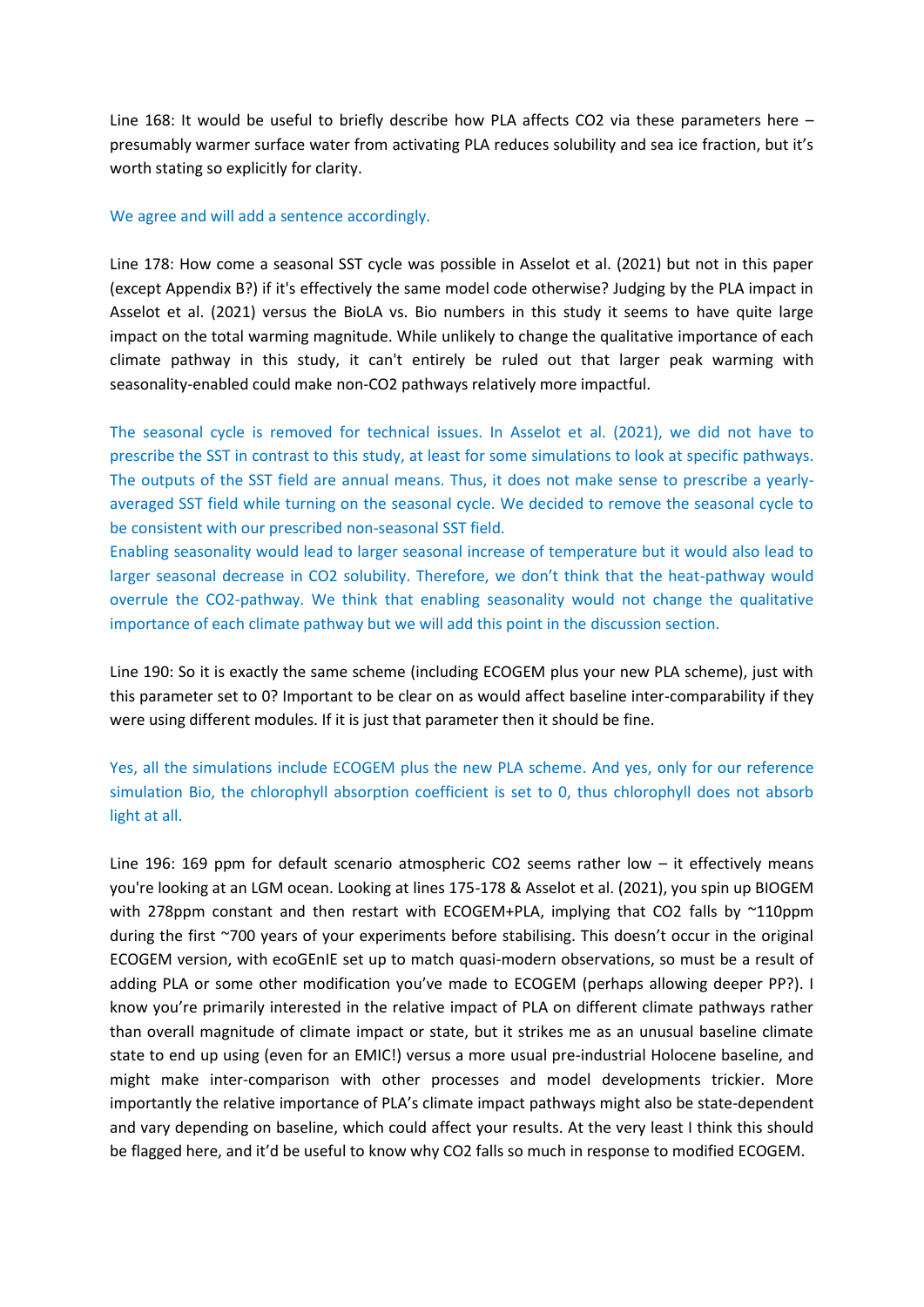Another similar issue is model-data comparison – if CO2 drifts this much, does adding PLA change ecoGEnIE's match with observations, or was this covered in Asselot et al. (2021)? Some supplementary plots to demonstrate this might be necessary if there are noticeable differences.

We are aware that an atmospheric CO2 concentration of 169 ppm for the reference scenario is indeed very low. Primary production takes place even in deeper layers of the water column and we also find deeper chlorophyll biomass. Our new model setup allows production until the sixth oceanic layer while the previous model setup only allows production in the surface layer. As a result, in our new model setup, more carbon is stored in the deeper ocean, reducing the atmospheric CO2 concentration.

Here we are interested in the relative impact of PLA on different climate pathways rather than on the overall magnitude of climate change. We agree that our quantitative estimates would be affected if the atmospheric CO2 concentration of the reference run would be higher but we assume that the qualitative estimates would be very similar and our conclusions will not change. If the atmospheric CO2 baseline is higher, also the heat budget would increase. As a consequence, the ocean would be warmer and the CO2 solubility would decrease, increasing the importance of the CO2 pathway in the phytoplankton-induced atmospheric warming.

Concerning the second point, in our previous paper (Asselot et al., 2021), we already compared our results with observations. We showed that the AMOC, the primary production, the export production of POC and the PO4 concentrations match observations. Here, for instance, we only compare the observed and modelled surface chlorophyll concentration.



The global pattern of surface chlorophyll biomass is in agreement with the satellite-derived estimates. The high latitudes show a large chlorophyll biomass while the subtropical gyres indicate a low chlorophyll biomass. However, the model underestimates the magnitude of the surface chlorophyll biomass. This is particularly true in the northern polar region and the upwelling regions. These limited agreements with observations are in line with the results of Ward et al. (2018).

Line 215-218: You're not so much analysing the model's climate variability here as the difference between two different climate baselines (climate variability would imply seasonality, multi-decadal oscillations, etc.). And how do these runs compare with the 169ppm baseline in the main default scenario? A ~110ppm difference would be more significant than the 40ppm discussed here, and given that your scenarios are all around ~170ppm (Table 5) I'm not sure why comparing just 280 and 320 ppm to each other is so useful here.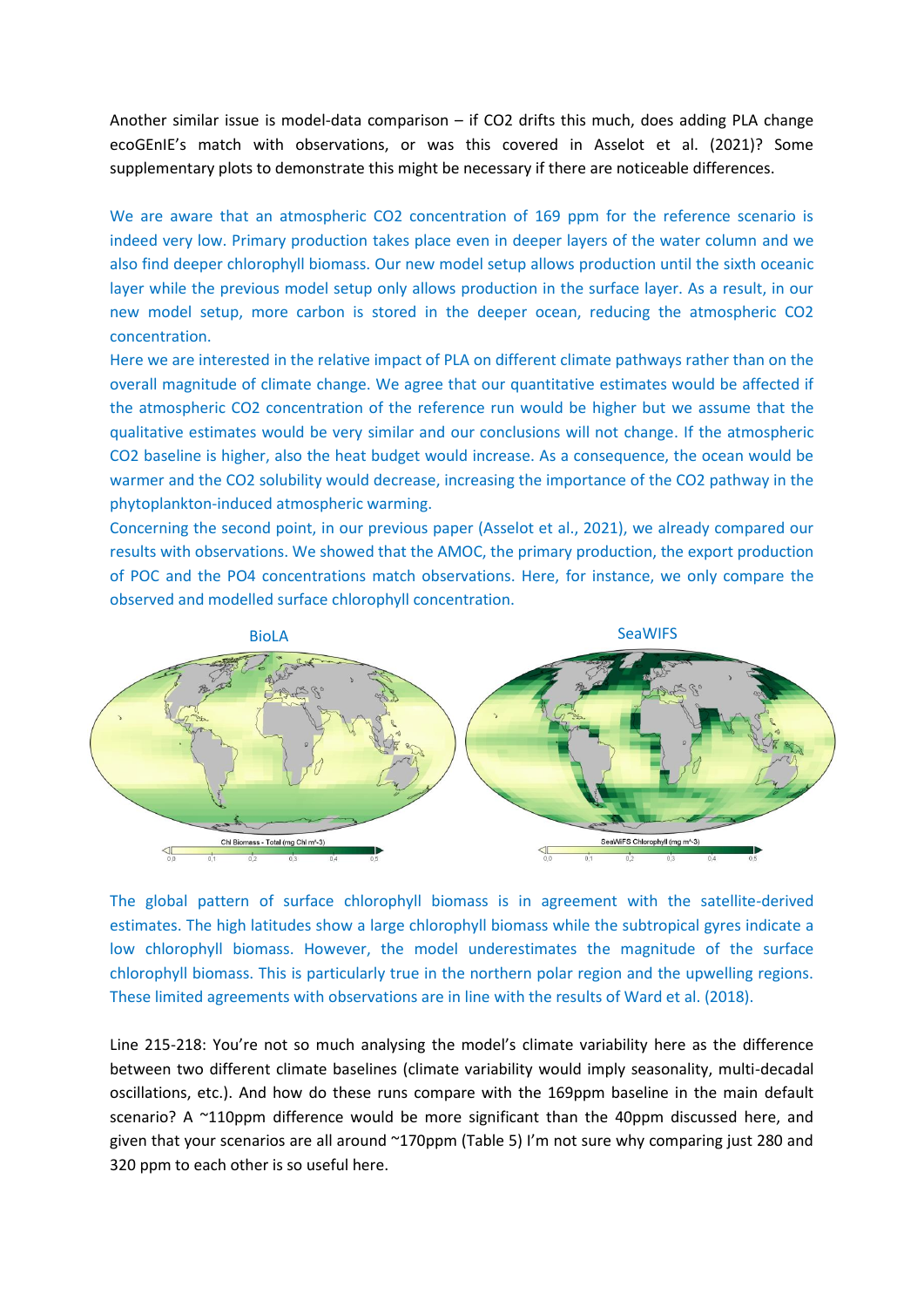As also suggested by Reviewer 1, we moved the section 4.1 (climate variability) to the appendix in the revised manuscript. The following information is now available in the table where we compare the results of the reference (169ppm) and a sensitivity model run (280ppm).

|                   | Atm. CO2 conc. (ppm) | Chl. (mgChl/m3) | SST (°C) | SAT (°C) |
|-------------------|----------------------|-----------------|----------|----------|
| $Exp_1$           | 169                  | 0.09949         | 15.26    | 9.31     |
| Exp <sub>2</sub>  | 280                  | 0.1177          | 16.78    | 11 92    |
| <b>Difference</b> | $-111$               | $-0.01821$      | $-1.52$  | $-2.61$  |

The surface chlorophyll biomass, the SST and SAT are lower in our reference simulation (169ppm) compared to the sensitivity simulation (280ppm).

Line 220-223: And how would this affect the main results, in particular BioLA vs. Bio? A sensitivity analysis would be most useful in determining how sensitive the overall pattern of findings are to certain parameters such as baseline pCO2, SST, wind speed, seasonality, etc. by repeating some or all of your main simulations with those different baselines, whereas simply showing that higher pCO2 leads to greater SAT & SST is somewhat unsurprising. If more detailed sensitivity analyse simulations were conducted (which ideally they should, or the impacts of critical factors explored and discussed in greater detail some other way) then the supplement could be used to avoid manuscript clutter with just a brief summary in the main text.

We find that with an increase of 40 ppm, the changes in surface chlorophyll biomass are lower than the changes in surface chlorophyll biomass due to PLA, indicating that surface chlorophyll biomass is more "sensitive" to PLA than an increase of 40 ppm in pCO2. Yet, due to time constraints, we refrain running all experiments again with different parameters for a more detailed sensitivity study. We also think that our current findings are meaningful as it provides a first glimpse into different pathways even if we cannot answer all potential questions related to it.

Line 230: The change in FCO2 is indeed small, but on long timescales it could still affect the ocean carbon sink capacity quite a bit (after all, if SST had marginal impact on CO2 flux then there wouldn't be worries about the solubility pump and therefore the ocean carbon sink declining with global warming). However, in equilibrium runs with relatively stable SATs/SSTs as in this study this isn't so important, and the maximum SST difference from your main runs yields a far smaller change. Still, it might be beneficial to calculate how much a 0.21% increase in FCO2 would affect carbon reservoir size over the duration of your runs, if only to demonstrate it's only a minor factor.

In this study, the changes in heat budget are small therefore the effect of SST on FCO2 is not important. Between our simulations, the maximum change of FCO2 is 0.21%. The table below indicates that a 0.21% increase in FCO2 slightly affects the carbon reservoirs in the simulation Bio.

| <b>Carbon reservoir</b>  | <b>Effect</b> |  |
|--------------------------|---------------|--|
| Atm. $CO2$ concentration | $+0.55%$      |  |
| <b>DOC</b>               | $-0.71%$      |  |
| <b>POC</b>               | $-0.04%$      |  |
| <b>DIC</b>               | $-0.32%$      |  |
| <b>Carbon biomass</b>    | $-0.01%$      |  |
| CaCO <sub>3</sub>        | $-0.001%$     |  |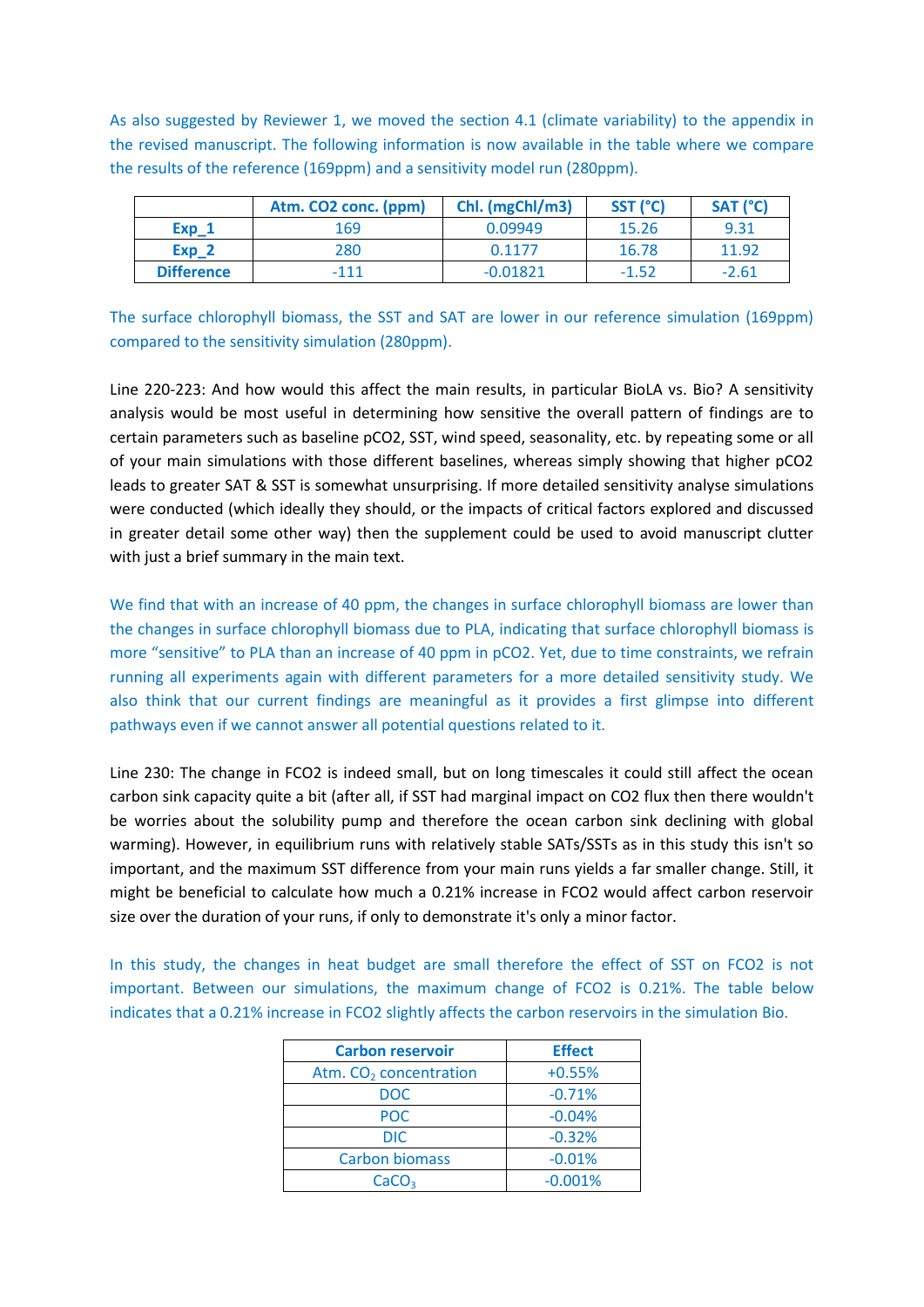Line 234-235: But what's the implication of the larger impact of changed wind speed baseline on FCO2 for your results then? At the moment you use the comparison to imply SST's effect is negligible, but don't go in to the implications of your wind speed sensitivity calculation.

Between all the simulations, the wind field is prescribed and identical. As a consequence, the effect of wind on FCO2 is identical for all the simulations. We just modify the wind speed for the sensitivity analysis. In the "model setup" section, we add sentences to explain the wind fields.

Line 237-238: Additionally cGEnIE/ecoGEnIE is rather low resolution anyway and biota can't move between grid cells, so will not resolve some key regional processes even if seasonality was included.

### We agree and add this argumentation in the manuscript.

Line 246: The CARB simulation is not described in Section 5.1, presumably because it's not so interesting for examining ocean dynamics (as you mention in outlining the scenarios), but this could bear repeating here even if briefly (much like CARB is only briefly mentioned in 5.2.1 to state atmospheric CO2 is the same as BioLA).

# We agree and will add a brief description.

Line 249-251: I don't think this particular mechanism (PLA increasing chlorophyll biomass via changes in OM export) has been described in this manuscript prior to this point, and as readers haven't necessarily read the cited papers it would be therefore useful to explain this process here in a little more detail. Is it because activating PLA brings production closer to the surface and therefore boosts surface nutrient recycling and surface biomass? Also, "shallower downward flux of OM" is slightly confusing phrasing.

### We agree and will rephrase this part.

Line 253-255: It would be useful to provide those previous estimates here for the reader to compare the current estimate with. Looking at Asselot et al. (2021), is the comparable number there 0.45C? If so it's quite a big difference, and emphasises the point earlier that no-seasonality may not affect the overall pattern of findings but will still affect your results to some degree (which you've usefully stated here).

We add the values of previous modelling studies. Due to PLA, we find a global increase of SST of 0.08°C while previous studies find a global SST increase between 0.45-1°C. We mention in the manuscript that the overall pattern of findings is not affected but quantitative changes arise. Since we are interested in a qualitative assessment only, we still find that the non-seasonality is an adequate simplification in the model setup.

Line 259-260: The impacts of stronger overturning fit with your results, but why is overturning a whole Sverdrup stronger in HEAT if the CO2->SAT forcing is the same? Needs some explanation, as a ~13% increase is quite a big difference.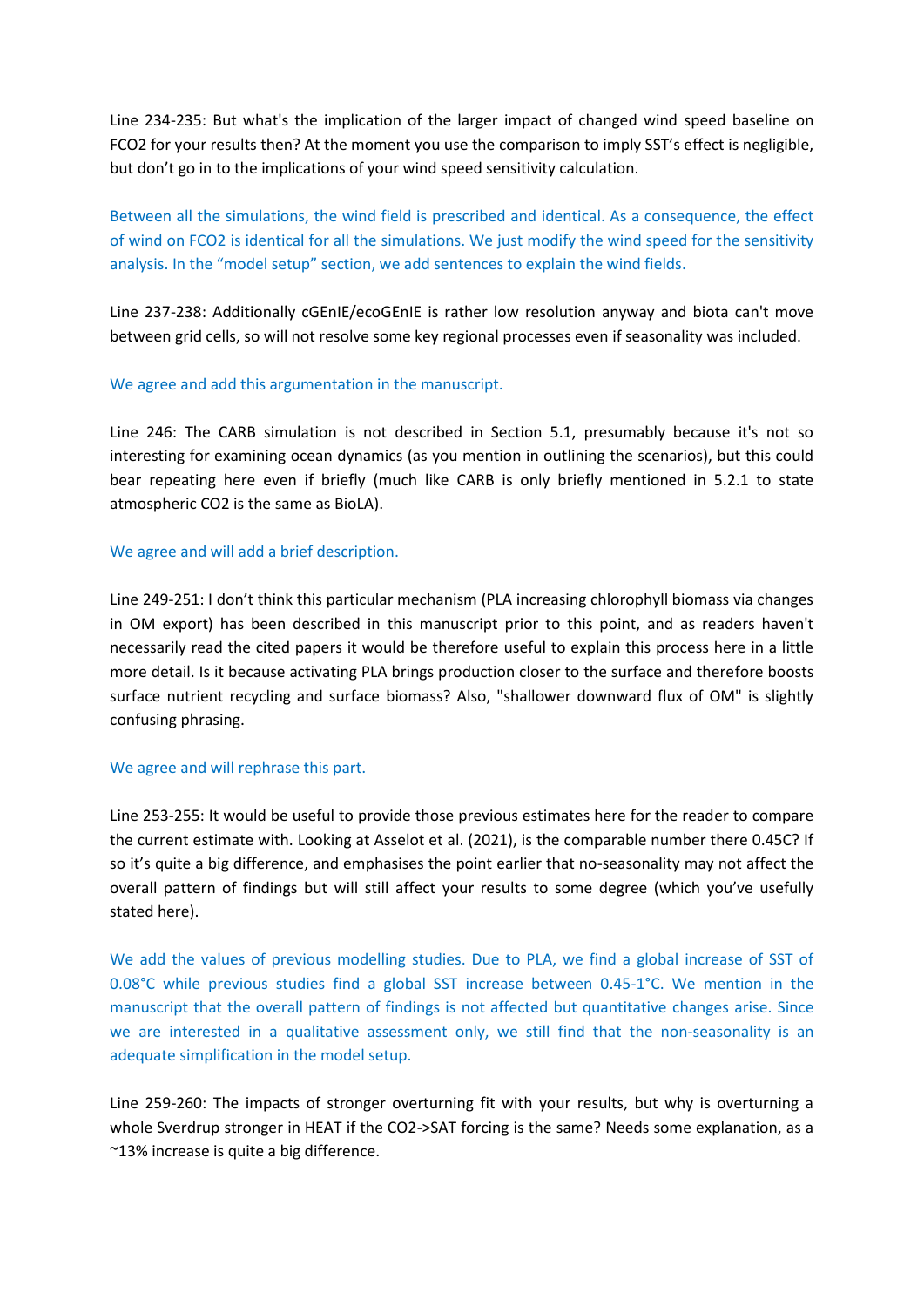In the simulation HEAT the SST is lower than in the simulation Bio and also the sea-ice cover is slightly higher (9.91% versus 9.79% in Bio), so there is more deep water formation in high latitudes inducing a stronger AMOC. We will add this in the manuscript.

Line 268-281: The differences between HCorg and HCorgSol solubility and PO4/chl/SST are explained in this paragraph, but not why the HCorgX scenarios in general have higher chl biomass & SST than the reference run. Presumably as with HCorg vs. HCorgSol it might be explained by higher PO4 in HCorg vs. Bio (which leads to higher biomass and therefore higher SST due to PLA), but an explanation of how these differences versus the default simulation arise (and indeed why PO4 is higher, explaining in more detail the role of the biological pump here) would be useful at the outset of this paragraph to guide the reader along. I'm also wondering to what extent using only one size class each for phyto- and zooplankton might affect these HCorgX simulations, given the role different size classes play in POM vs. DOM production.

The surface chlorophyll biomass in the simulations HCorgX is higher than the surface chlorophyll biomass in the reference simulation Bio due to the higher surface nutrient concentrations; in Bio the surface PO4 concentration is  $0.18x10^{-6}$  mol/kg while in the simulations HCorgX the surface phosphate concentration is  $>0.21x10^{-6}$  mol/kg. The higher surface PO4 concentrations in HCorgX in Bio are mainly due to shallower remineralization length scale leading to less export production into the deeper layer (see also Asselot et al. 2021). Higher nutrient concentrations in turn increase the surface chlorophyll biomass enhancing the effect of phytoplankton light absorption. These explanations are added to the revised manuscript.

Please note that we addressed the question concerning the effects of ecosystem complexity, here defined as the number of size classes of phyto- and zooplankton already in the published article of Asselot et al. (2021). We therefore refrain from doing similar experiments since we do not expect fundamentally different results.

Line 289: Would be useful to state what the previous estimate of BioLA vs. Bio CO2 was to avoid the reader having to flick back to Asselot et al. (2021) to compare it themselves.

### We will add the value of Asselot et al. (2021).

Line 295-297: What do you mean by more "important" here – higher, I guess? A bit unclear phrasing to me as it stands (similarly in final paragraph sentence.)

### Changed.

Line 298: The remineralisation rate would only be higher if temperature-dependent remineralisation (TDR) is activated, otherwise remin. rates follow a fixed profile in cGEnIE & ecoGEnIE (see Crichton et al., 2021 & Armstrong McKay et al., 2021 for discussion of TDR in cGEniE/ecoGEnIE). If the former is the case in this study then you need to state this in the Methods, but if not then higher remin. rates can't be the cause of increased dissolved CO2 – instead it'd most likely be higher production rates leading to more remin. despite remin. being at the same rate. I suspect this might be what you meant here anyway – if so, should be clear on terminology here to avoid confusion.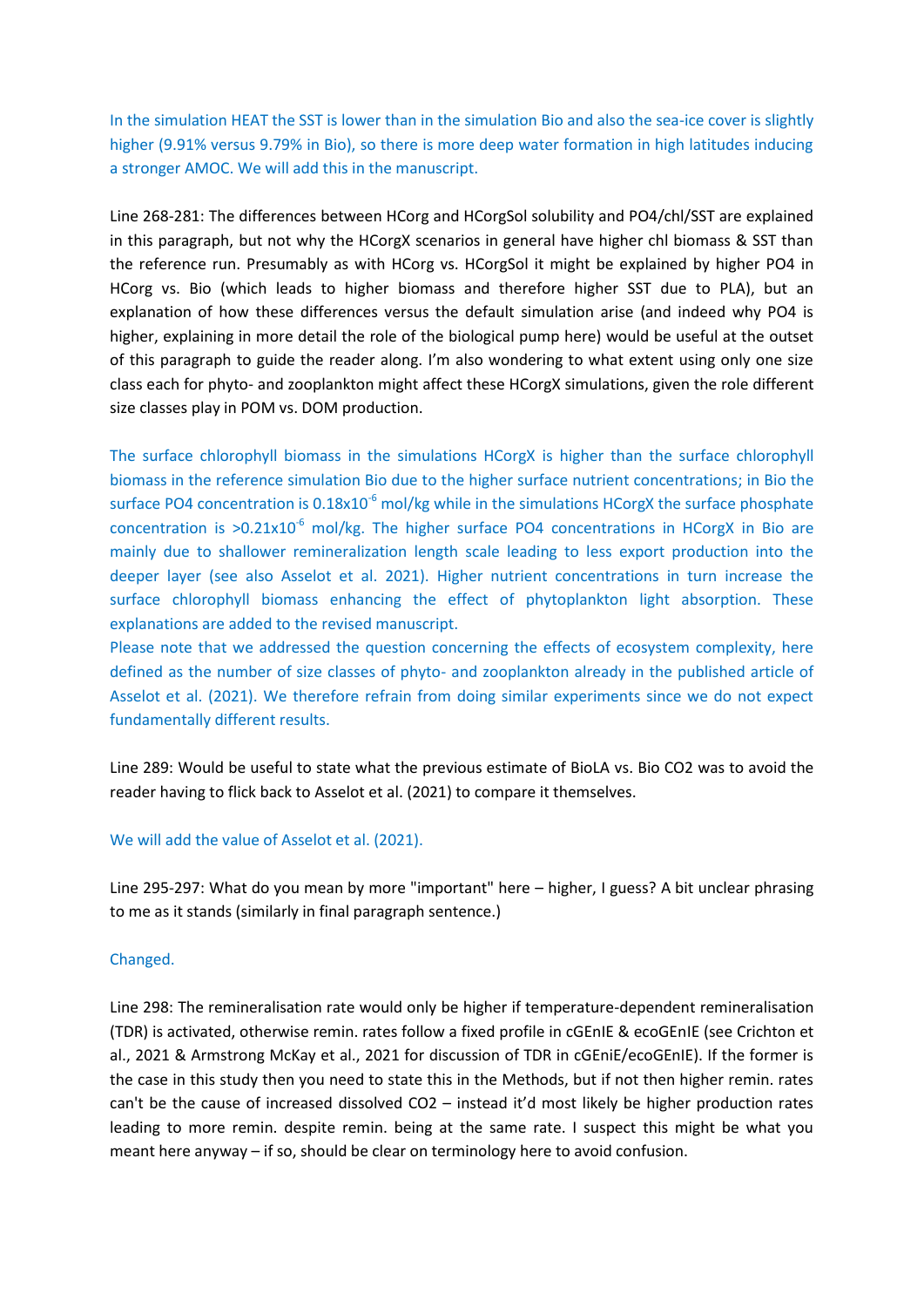We agree and will change the sentence accordingly; a temperature-dependent remineralisation is not considered in our model setup.

Line 397-398: You should state the mechanism for how PLA increases atmospheric CO2 here (i.e. PLA = surface warming = lower solubility = more atm. CO2) for clarity.

### A sentence will be added to explain how PLA increases the atmospheric CO2 concentration.

Line 332-333: Highest as in least negative, but arguably a tad confusing phrasing as Bio/CARB as plotted have the smallest (negative) bars. Might be better to rephrase sentence starting in line 331 as "A more negative value of net longwave heat flux indicates a greater loss of heat to outer space" along with next sentence accordingly.

### We thank for the advice and will rephrase this sentence.

Line 334: Refer the reader here to the next section for details on specific humidity (otherwise it feels like a skipped detail).

### We agree and will refer the reader to the adequate figure.

Line 339: This might be my more limited experience of climate thermodynamics relative to biogeochemistry here, but presumably in Bio the same amount of light enters the ocean but is absorbed less close to the surface (as no PLA), so activating PLA is not so much an "additional heat source" as heat absorbed closer to the surface in a way that affects the atmosphere on shorter timescales? If so then on longer ocean overturning and equilibration timescales could total ocean heat uptake in Bio eventually lead to higher outgoing radiation than in this spin-up?

There are no biologically-induced albedo changes and the outgoing radiation is similar  $-$  if this is what the reviewer is referring to. Here, we wanted to point out that PLA is an "additional heat source" for the surface of the ocean, where the air-sea heat exchanges occur. We will revise our sentence.

Line 358: How much lower than previous values? Useful to state these things directly so the reader can easily see the difference.

We estimate that phytoplankton light absorption raises the specific humidity by 0.5% while previous estimates indicate an increase of 2-6% (Patara et al., 2012). We will add the previous estimates in the revised manuscript.

Line 362: Confusingly phrased (had to re-read a few times to get it) – might be clearer rephrased as "with lower humidity leading to higher evaporation rates" or similar.

Changed.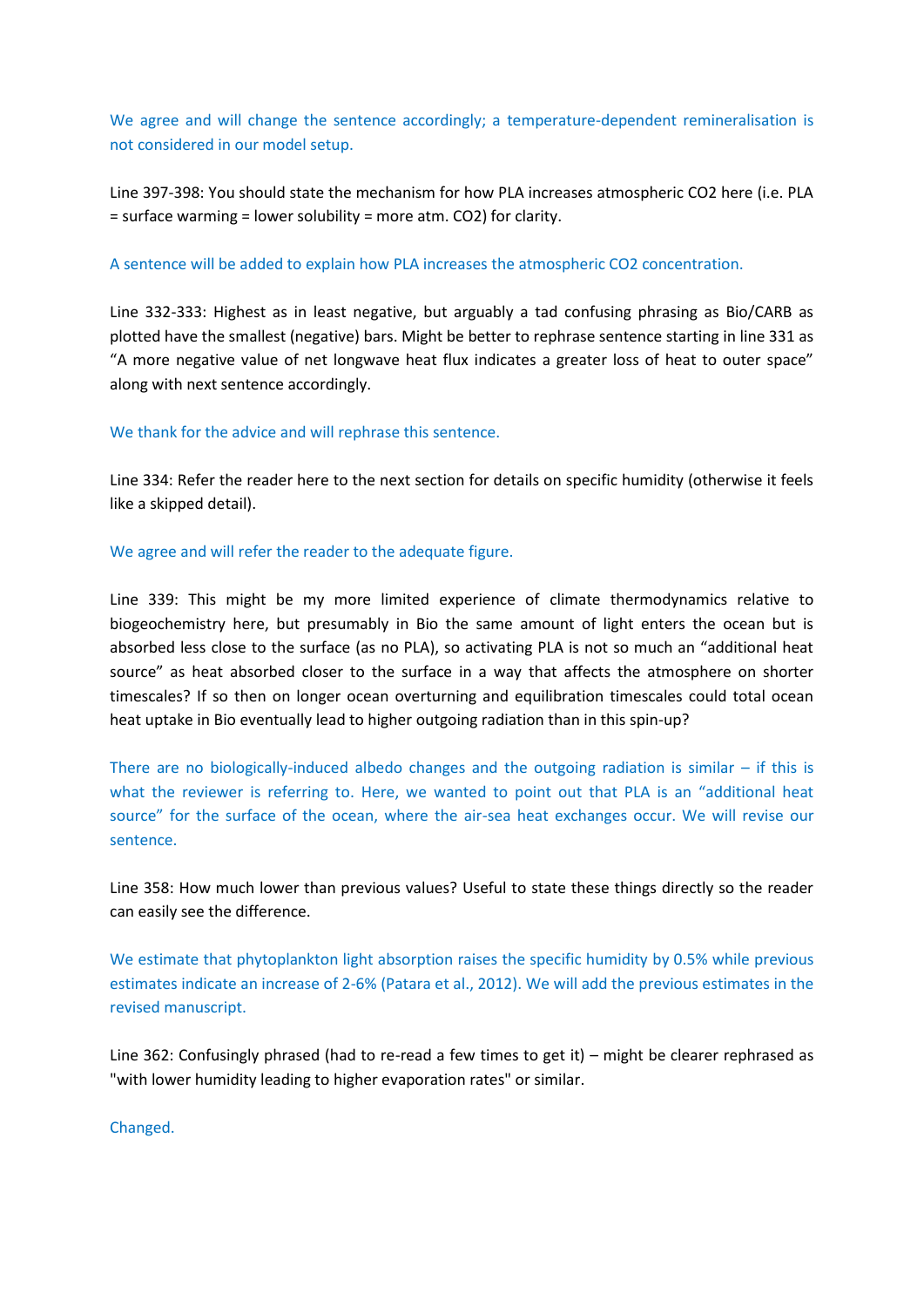Line 374: As mentioned earlier, it's useful to specify what these previous estimates are for easy intercomparison by the reader. In this case, if the relevant number from Asselot et al. (2021) is 0.45C then arguably in the next sentence ~25% of that value is not such a small difference.

### The previous estimates are added to the manuscript.

Line 380-381: Presumably the global net longwave heat flux decreases because of the lower SST.

Indeed, the SST is lower in HEAT compared to Bio, leading to a decrease of the global net longwave flux.

Line 412-417: I'd add that bringing in more plankton size classes (as well as more PFTs) would be useful for more complex ecological dynamics to emerge, which as well as enabling TDR could significantly affect the biological pump pathway. Additionally assessing if there's climate statedependence, reflecting my earlier comments about the relatively low CO2 baseline. These could of course make nice sensitivity analyses for this present study, but if that's not possible in the time available then they'd certainly be useful next steps (and arguably increasing ecological complexity is a priority ahead of increasing atmospheric complexity with PLASIM). I'd also be interested how this would affect a transient warming simulation – would it likely amplify or dampen global warming? This could be something to draw out as wider implications too.

As suggested by the reviewer, we will add further perspectives on these issues in the final paragraph of the manuscript. Yet, previous studies have already analysed the effect of PLA under a transient warming scenario (Park et al., 2015; Paulsen, 2018). Paulsen (2018) indicates that PLA amplifies SST increase by 0.7K. Additionally, Park et al. (2015) evidence that PLA amplifies future Arctic warming by 20%.

Figure 3: The simulation names might do with being bigger (and/or in top-left corners), as I didn't notice them at first. Also, currently the dotted lines initially seemed to imply that the prescribed pathways are the same in each case, whereas for example the pCO2->SAT prescription in HEAT is from Bio and in CARB is from BioLA. Maybe could add a label above prescribed lines indicating from which setup the prescription is coming from? It'd make the figure busier, but would also make it more self-standing without needing to cross-reference to the text so much.

We will change Figure 3 and the names are clearer in the revised manuscript. However, we would like to keep the figures simple but we will add the information in the figure legends.

Thanks again for your comprehensive review and very valuable comments!

Dr. David A. McKay

27/8/2021

References: